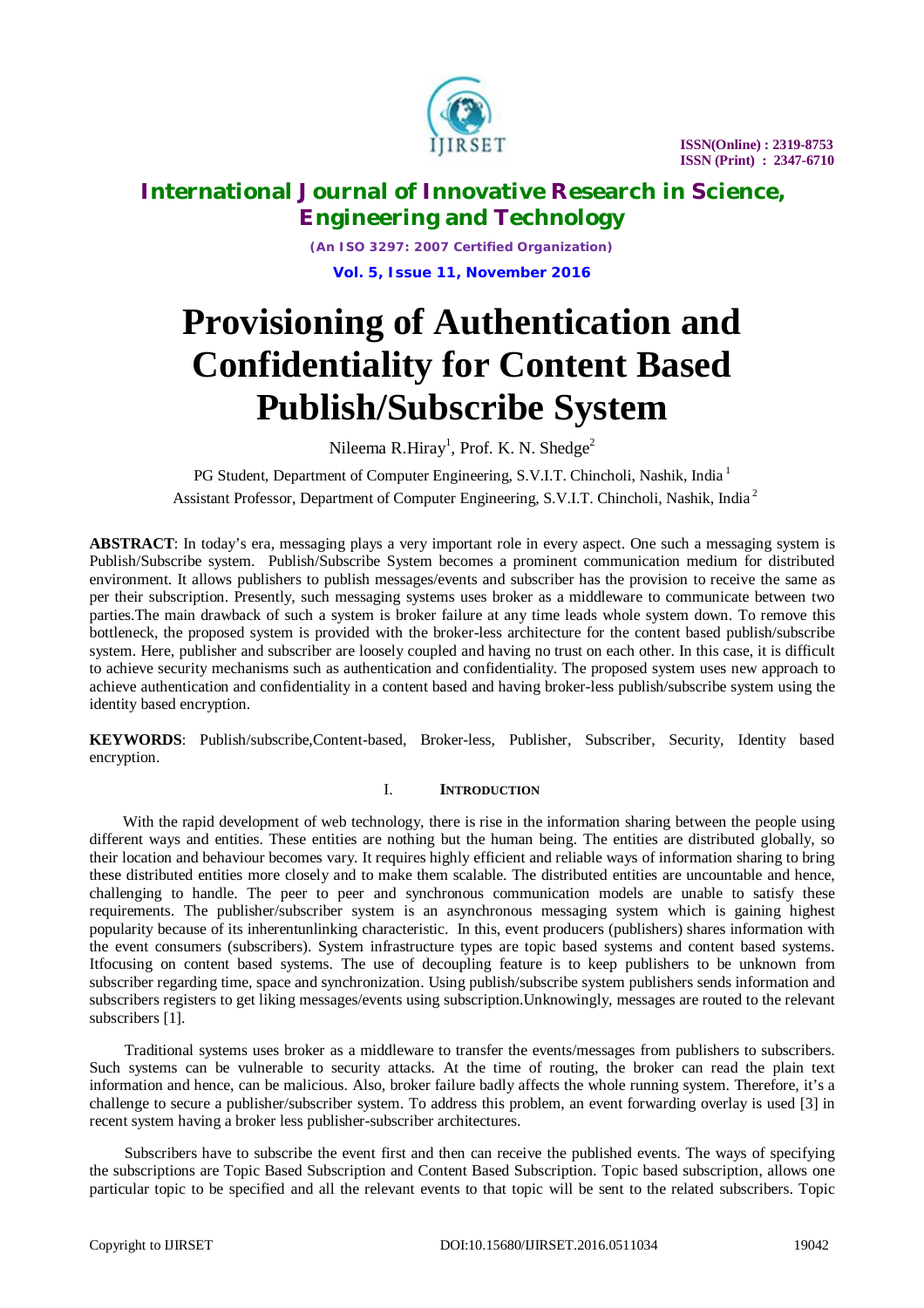

# **International Journal of Innovative Research in Science, Engineering and Technology**

*(An ISO 3297: 2007 Certified Organization)*

#### **Vol. 5, Issue 11, November 2016**

based model does not have restriction on the message content. The most expressive model is content based subscription model. In this, message contents can have restrictions or constraints defined by the subscribers. Content based subscription model is useful for large scale distributed applications such as environmental monitoring, stock exchange, news distribution, public sensing and traffic control. Considering thecharacteristics such as expressiveness and asynchronous, proposed system uses content based model.

Security of system is one major challenge to address. For this, to propose a novel approach with authentication and confidentiality to achieve security in a broker less publish subscribe system. Using this new approach all the subscribers can maintain their credentials according to the subscription. Private keys associated with the subscribers are also labelled with the credentials. The credentials can be numbers or string attributes. Each encrypted event is to be map with a set of credentials. An Identity Based Encryption (IBE) mechanism [2] will be used to ensure the decryption of event by the subscriber only on successful match between the credentials with the event and the private key. IBE also allows subscribers to verify the authenticity of the received event.

### II. **RELATED WORK**

This section discusses previous research papers considering the traditional broker architecture. Previous papers mainly focuses on the scalability and expressiveness characteristics of the system but does not considers the security aspect fully. The proposed system majorly focus on the security. Following paragraphs provide brief review of previous research papers.

A Ciphertext Policy Attribute Based Encryption system [4] kept the encrypted data secret even if the storage server is unsecure. The system uses attributes to describe a user's credentials. A policy for who can decrypt the cipher data is determined by the sender party (responsible for encrypting data).

The broker system [5] presented in the paper allows each user to submit a list of subscriptions to a broker. Broker is responsible for routing data from publisher to the subscribers. But the message contents may be unsafe from the broker. This is the drawback of such system.

In a loosely coupled publish/subscribe system [6] applications interacts indirectly and asynchronously. There is a broker's network through which publisher sent events to interested subscribers. Broker uses filters for the routing of events. Subscriber can specify their interests by specifying these filters.

It should also allow event filtering to route the events to intended subscribers. These are the weak points of existing systems.

An Event Guard framework [7] is for the construction of secure wide area pub-sub systems. Event Guard mechanisms provides the security guarantees, systems over all simplicity, scalability and performance. The framework has three main components. First is a security guards suite. It is plugged-into a content based pub-sub system, second component is a scalable algorithm for key management that will be used to enforce access control on subscribers, and the third component is publish-subscribe network design that recovers quickly from the difficult situations.

A set of security mechanisms [8] given in the paper allows privacy-preserving forwarding of the encrypted contents based on subscribers interests. The system ensures both data confidentiality with regards to publishers and the subscribers privacy with respect to their interests in a model where the publishers, the subscribers and the intermediate nodes (brokers) in charge of data forwarding do not trust each other.

A content-based publish/subscribe system [9] gives detailed overview of the "PADRES".PADRES is helpful for correlating events, accessing data that is produced in the past and that will be produced in the future, counterbalance the traffic load among brokers, and handle network failures.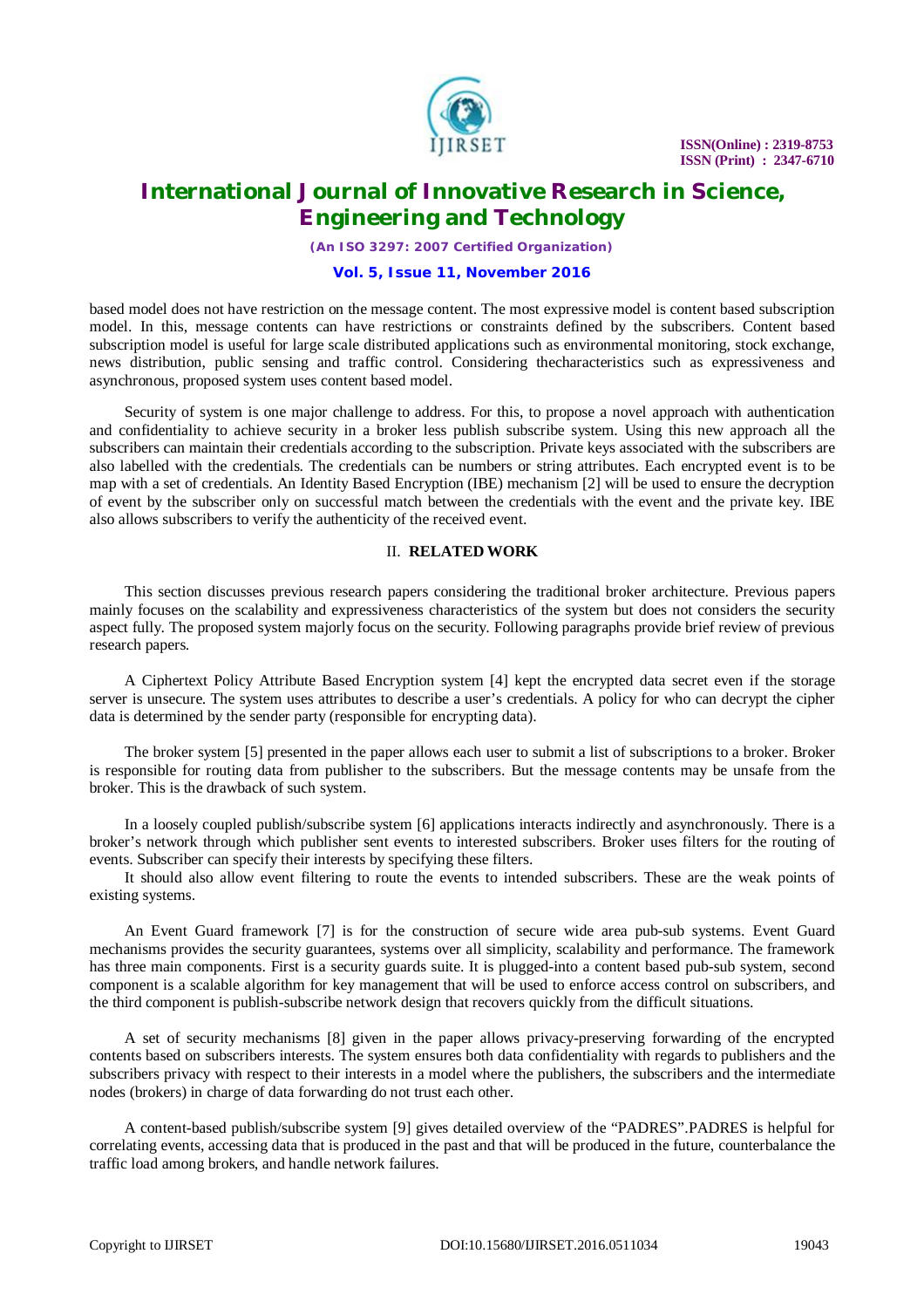

# **International Journal of Innovative Research in Science, Engineering and Technology**

*(An ISO 3297: 2007 Certified Organization)*

#### **Vol. 5, Issue 11, November 2016**

The concept of "Hermes" [10] is described in the paper. It is a distributed, event-based middleware and provides peer-to-peer messaging techniques for scalable and robust event transmission. For managing the network of event brokers Hermes uses peer-to-peer techniques. It also adds fault-tolerance to its event transmission algorithms in the pub/sub systems.

The first identity based signcryption scheme [11] still has some security weaknesses and further, proposed a refined version of the scheme to prove its security under the existing security model for identity-based signcryption.

The proposed system will overcome the drawbacks of the previous systems which is seen above. It will focus on brokerless architecture and also considers the security needs by providing authentication and confidentiality. Content based routing scheme and Identity Based Encryption mechanism will be used by the proposed system. Main aim of the proposed system is to provide the security in a content based publish/subscribe system.

### III. **PROPOSED SYSTEM**

### *A. SYSTEM DESIGN:*

This proposed system makes use of content based model for routing the published content from publisher to the appropriate subscriber. The message/event to be published has an ordered set of attributes. These attributes have a unique name, types of data and its field. The event will match with the subscription, if the contents in the attributes suits the constraints required by the subscription then only subscriber can get the event he/she want.

The pub/sub overlay proposed is similar to DPS system with modifications to ensure subscription confidentiality. For evaluate performance and scalability of the proposed pub/sub system only with respect to the security mechanisms and omit other aspects. In particular, to evaluate the performance of this system the overlay construction time and the event dissemination delays. To measure the average delay experienced by each subscriber to connect to a suitable position in an attribute tree. Delay is measured from the time a subscriber sends association request message to a random peer within the tree until the time the association is really established. The evaluations area unit performed just for one attribute tree. It shows that the common association time (delay) will increase with the quantity of peers within the system owing to the rise within the height of the attribute tree (each new hop will increase the network delay in addition as time to use security methods).

Input style is that the method of changing a user-oriented description of the input into a computer-based system. This style is very important to avoid errors within the information input method and show the right direction to the management for obtaining correct data from the processed system. it's achieved by making easy screens for the info entry to handle massive volume of knowledge. The goal of coming up with input is to form information entry easier and to be free from errors. The info entry screen is intended in such the simplest way that everyone the info manipulates may be performed. It also provides record viewing facilities.

When the information is entered it'll check for its validity. Knowledge is entered with the assistance of screens. Applicable messages are provided as once required in order that the user won't be in maize of instant. so the target of input style is to form input layout that's straightforward to follow.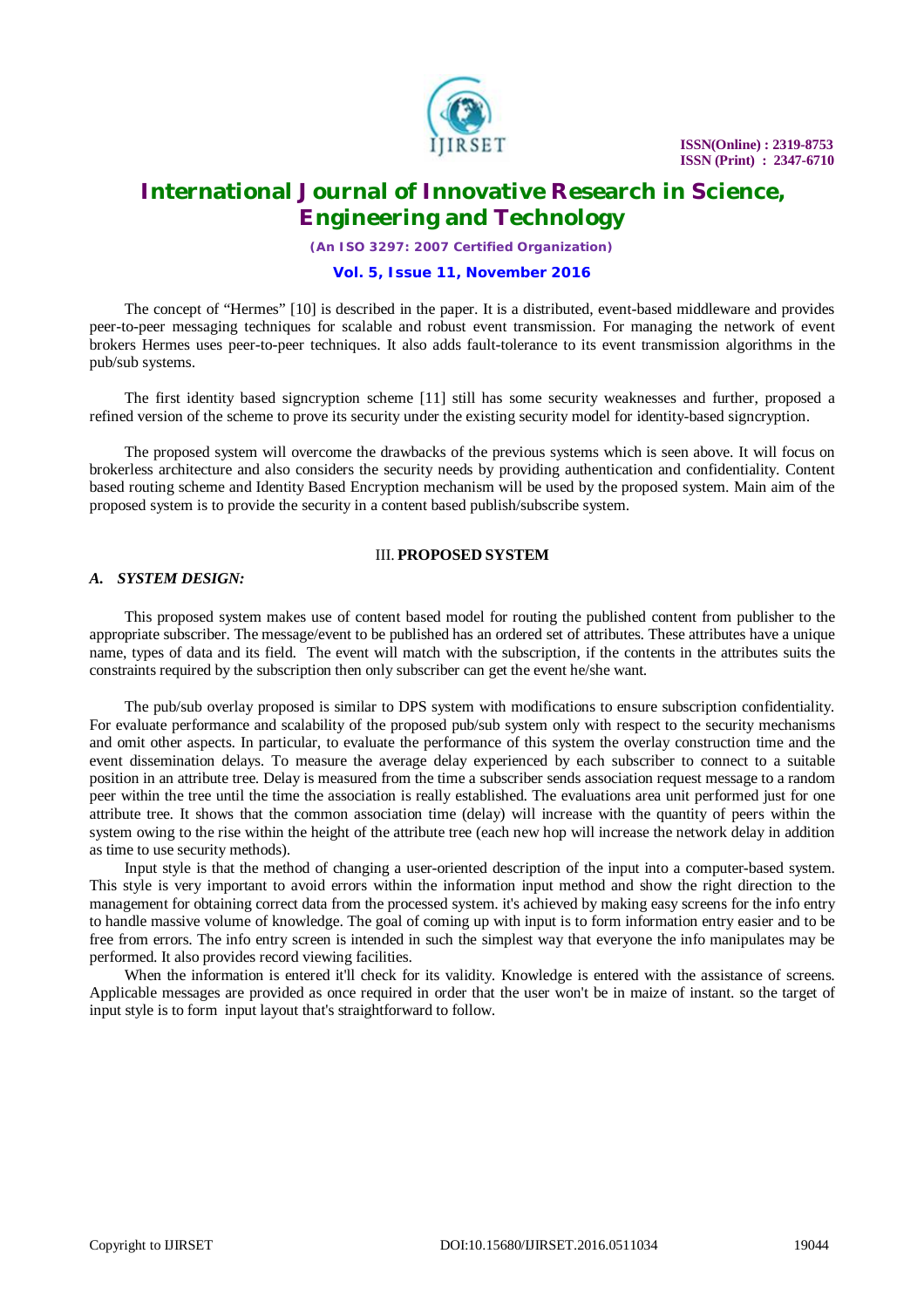

*(An ISO 3297: 2007 Certified Organization)* **Vol. 5, Issue 11, November 2016**



**Fig.1 Identity Based Encryption mechanism**

Proposed system uses the identity based encryption to provide the authentication and confidentiality in the broker less content based publish/subscribe system. Identity based encryption provides a good way to reduce the number of keys to be managed. In identity based encryption any valid string can be a public key of a particular user which uniquely identifies him/her. As shown in Fig. 1, there are three components of proposed system a) publisher b)subscriber c) key server which maintains a pair of public and private master keys. Subscriber gets private key from key server to decrypt the message successfully.

Credentials will be used to verify the identity of end user against the key server. It consists of binary string. The keys assigned to publisher and subscriber will label with credentials. The subscriber can decrypt an event/message only if there will be match between event credentials and the key to avoid unauthorized publications. In short, credentials ensures that only the valid publishers can publish events in the system and similarly, subscribers can receive events only to which they have subscribed. In case of confidentiality, credentials ensure that the only authorized subscribers can see the events and the events can't be modified by an unauthorized person.

# *B. SYSTEM ARCHITECTURE:*

The first step in planning package is to outline the design and include parts and layers of package. System design is that the abstract style that defines the structure and behaviour of system. Design may be a formal description of a system organized in a very manner that supports reasoning regarding the structural properties of the system. It defines the parts of the system or building blocks and provides an inspiration from that product will be procured. The system design is shown in Fig.2.

The above Fig.2 shows the System Architectureof Proposed System. The system consists of following basic modules which are listed and explain below in detail.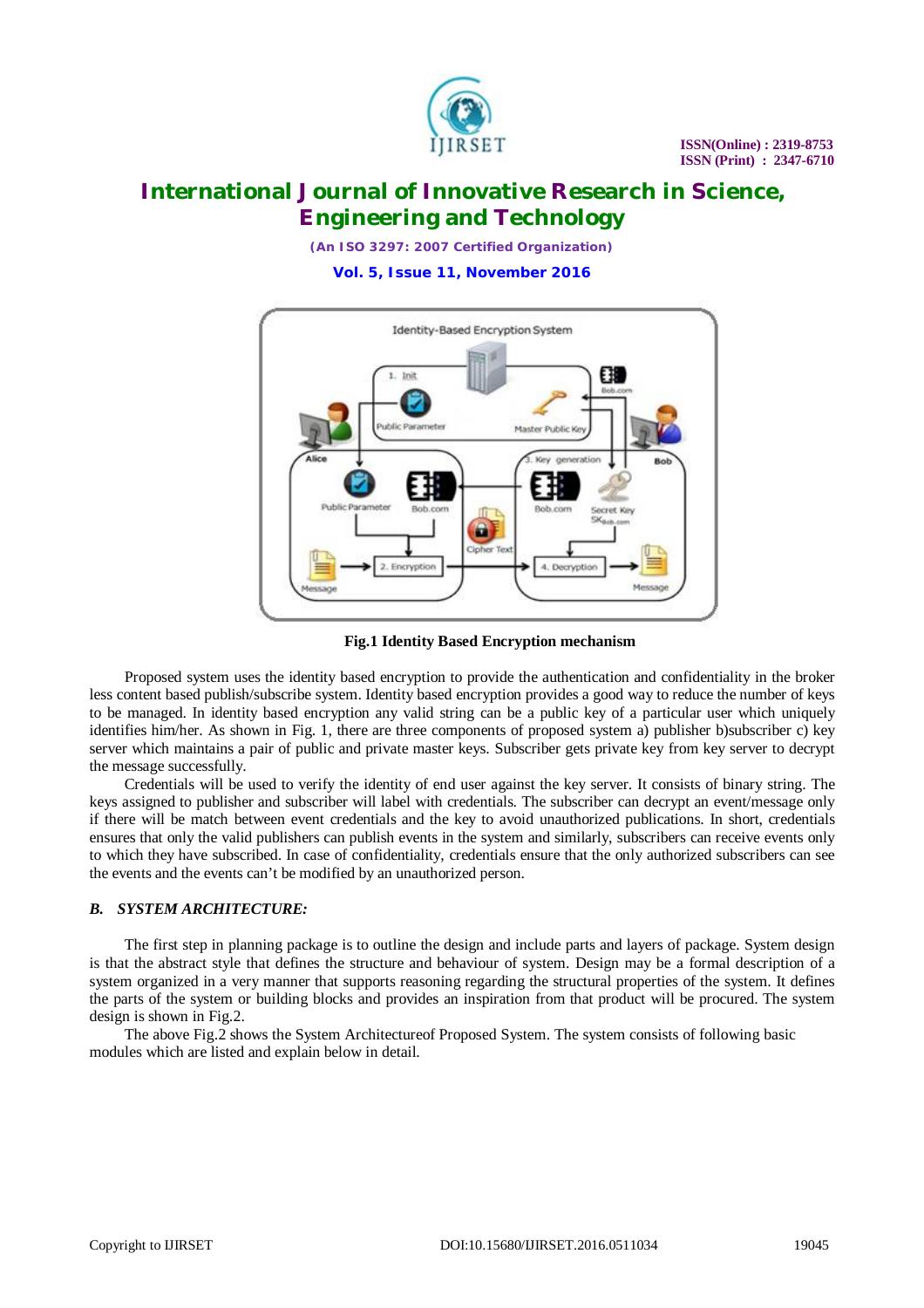

*(An ISO 3297: 2007 Certified Organization)* **Vol. 5, Issue 11, November 2016**



**Fig. 2 System Architecture**

- **Subscriber**: Subscribers are the client system, can able to register themselves and receive their access key.
- **Broker-less pub/sub system**: Broker-less pub/sub system is also known as gateway which is an intermediate between the publisher and subscriber.
- **Publisher:** Publisher will store the file in proxy server and accessed by authorized subscriber. Publisher specifies the access policy for each file, access policy is set using domain attribute and sub-domain attribute.

Suppose the subscriber wants to download any file, first has to select the file from the list and the system ask for the access key, after system getting the access key it will separate the attribute set from the key and check for the access rights, if the user has the access can download the encrypted file which in turn decrypted using decryption key and download to the subscriber local system.

# *C. MATHEMATICAL MODEL*

The proposed system S is defined as follows:  $S: \{I, E, O\}$ Where,  $I = \{I1, I2, I3, I4, I5\}$ : A set of input to system  $E = \{E1, E2, E3, E4, E5\}$ : an intermediate operation  $D = \{O1\}$ : A set of output. **Input Set**  $I = \{I1, I2, I3, I4, I5\}$ : Where, I1=Graph Data. I2=Publisher. I3= Subscriber I4= Credential. I5= Query.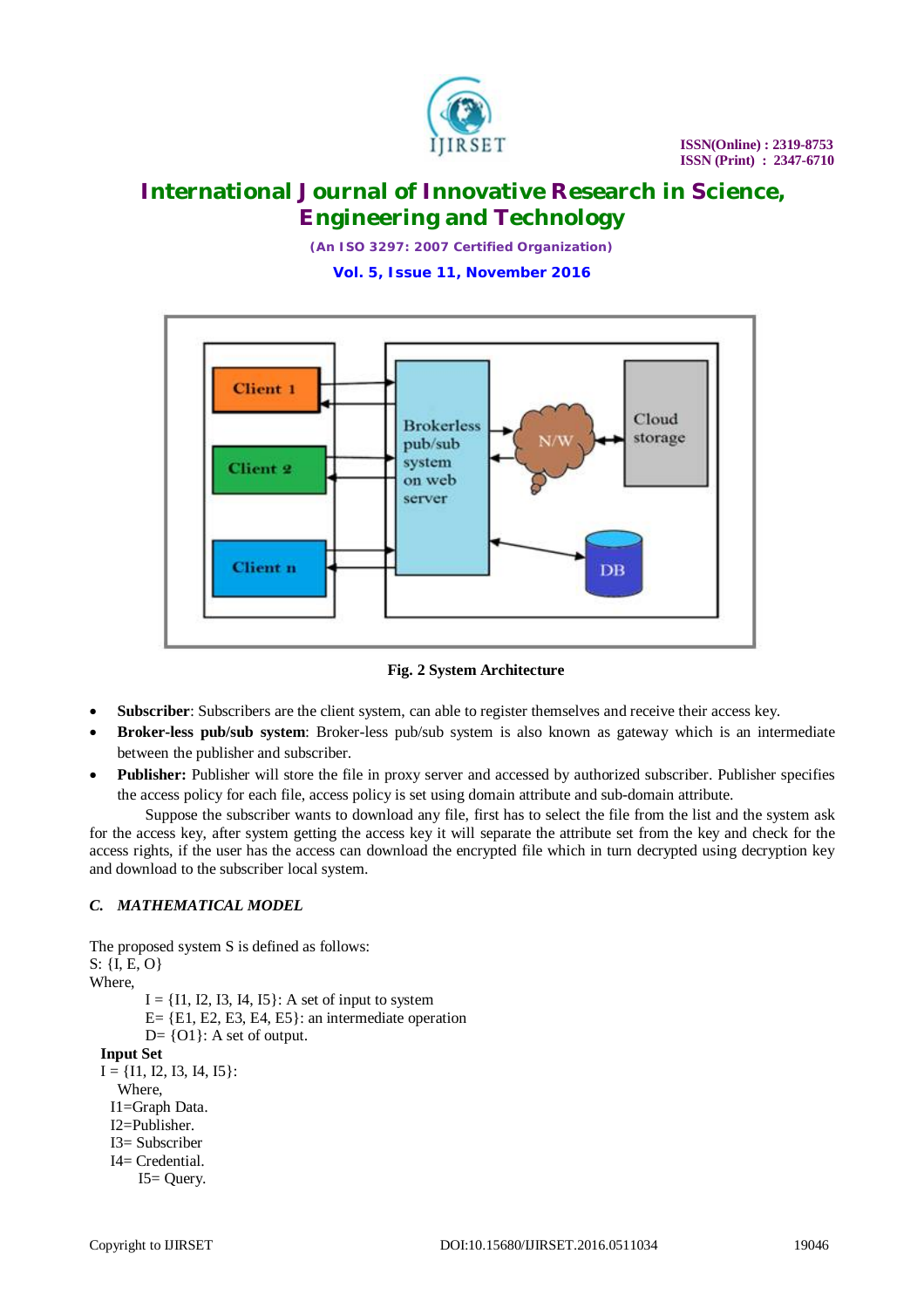

*(An ISO 3297: 2007 Certified Organization)* **Vol. 5, Issue 11, November 2016**

# **Intermediate Output Set.**

E= {E1, E2, E3, E4, E5} Where, E1=Public Key E2= Private Key. E3= Credential Checking. E4= Authentication. E5=Process Query. **Final Output Set**.

# $D = \{01\}$

Where,

O1= Result Graph.

Fig. 3 shows the Mathematical model of system using set theory.



### **Fig.3 Mathematical Model**

# *D. ALGORITHMS:*

**Algorithm 1. Secure overlay maintenance protocol at peer Sq.**

1: upon event Receive (CR of  $s_{new}$  from  $s_p$ ) do 2: if decrypt\_request(CR)==SUCCESS then 3: if degree  $(s_q)$  = available then //can have child peers 4: connect to the s<sub>new</sub> 4: connect to the  $s_{new}$ <br>5: else else 6: forward CR to {child peers and parent} -  $s_p$ <br>7: if decrypt\_request(CR)== FAIL then  $if$  decrypt\_request $(CR) ==$  FAIL then 8: if  $s_p$  ==parent then<br>9: Try to swap by: Try to swap by sending its own CR to the  $s_{new}$ . 10: else 11: forward to parent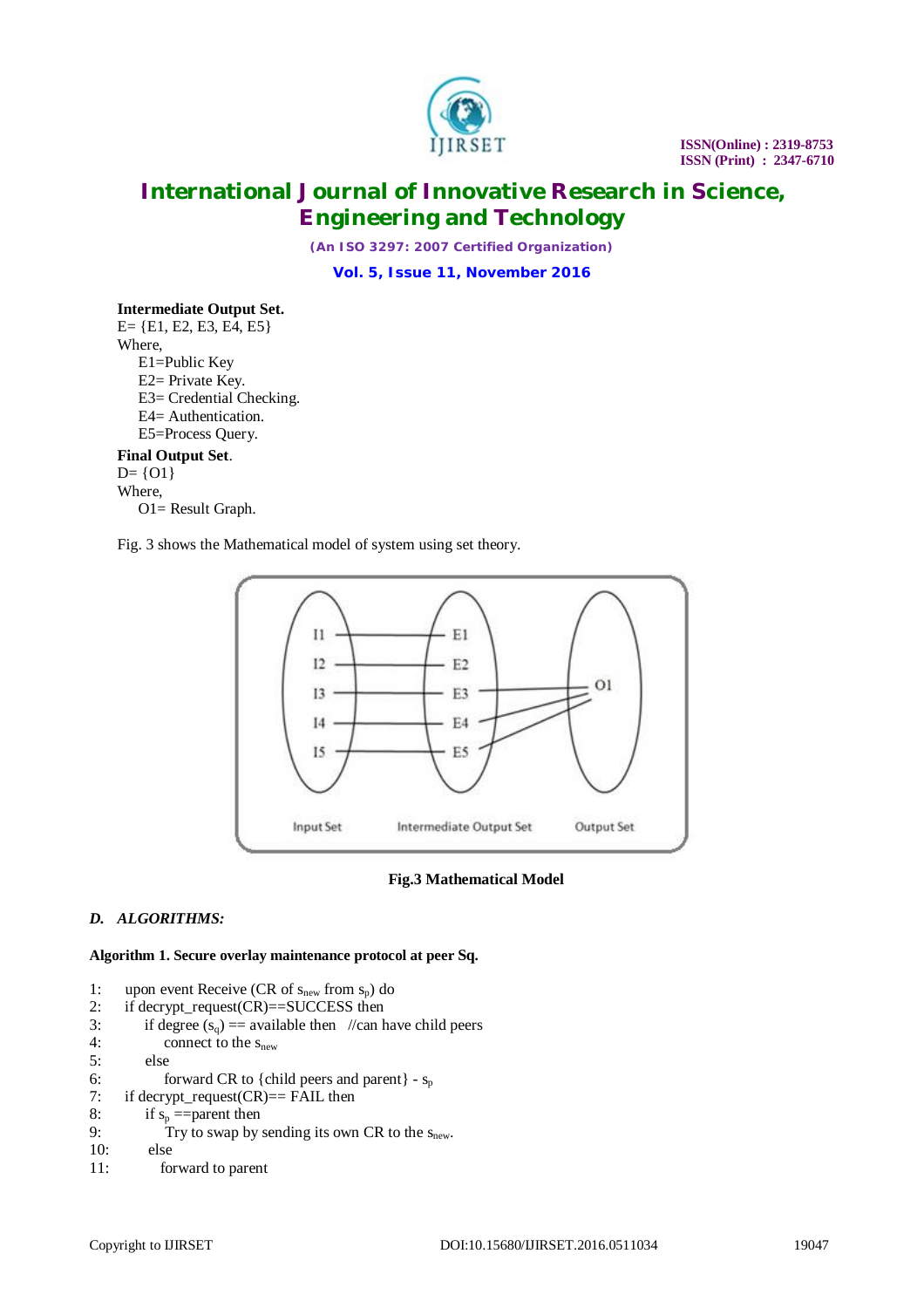

# **International Journal of Innovative Research in Science, Engineering and Technology**

*(An ISO 3297: 2007 Certified Organization)*

### **Vol. 5, Issue 11, November 2016**

A s<sub>q</sub>is a child peer which receives Connection Request (CR) of new subscriber  $s_{new}$  from the parent  $s_p$  only if the parent cannot adapt more children. If  $s_q$  sends its own CR to  $s_{new}$  if  $s_{new}$ 's credential is coarser than that of  $s_q$  i. e.,  $s_q$ swaps its position with  $s_{new}$  (lines 7-9). However, if none of the children of parent  $s_p$  can connect or swap with  $s_{new}$ , then there is no containment relationship between the credentials of the children and s<sub>new</sub>. In this case, a parent should disconnect one of its children to ensure the new subscriber is connected to the tree.

### **Algorithm 2:Message Digest algorithm**

The algorithm used for Encryption and Decryption of messages/events is **MD5**. It is a Message Digest algorithm MD5 is a Message Digest algorithm which is quite fast and produces 128-bit message digests.MD5 is a quite fast algorithm.

The pseudo code for this algorithm such as:

- 1. Pad message so its length is 448 mod 512.
- 2. Append a 64-bit original length value to message
- 3. Initialize 4-word (128-bit) MD buffer (A,B,C,D)
- 4. Process message in 16-word (512-bit) blocks:

(a) Using 4 rounds of 16 bit operations on message block and buffer

- (b) Add output to buffer input to form new buffer value
- 5. Output hash value is the final buffer value.

The time complexity of this algorithm is **O(n)** for content based publish/subscribe system.

## IV.**IMPLEMENTATION DETAILS**

A peer to peer simulator [12] is used to perform the simulations of a system. The number of peers for Simulations areup to 2048 peers. For implementing security mechanisms the pairing-based cryptography library [13] is used. The complex subscriptions used during the evaluations contain conjunction of predicates defined on up to d= 16 different attributes. The implementation uses a 160-bit elliptic curve group based on the super singular curve  $y^2 = x^3 + x$  over a 512-bit finite field.

### V. **RESULTS AND DISCUSSION**

A publisher has each encrypted event with its own set of credentials. To accommodate identity based encryption mechanism a relative revision of the systems is presented here. Table 1 shows the Gains and Losses of various security systems. Every Encryption scheme has its advantages and disadvantages. According to the current scenario, it is observed that still there have a lot of challenges in publish/subscribe systems.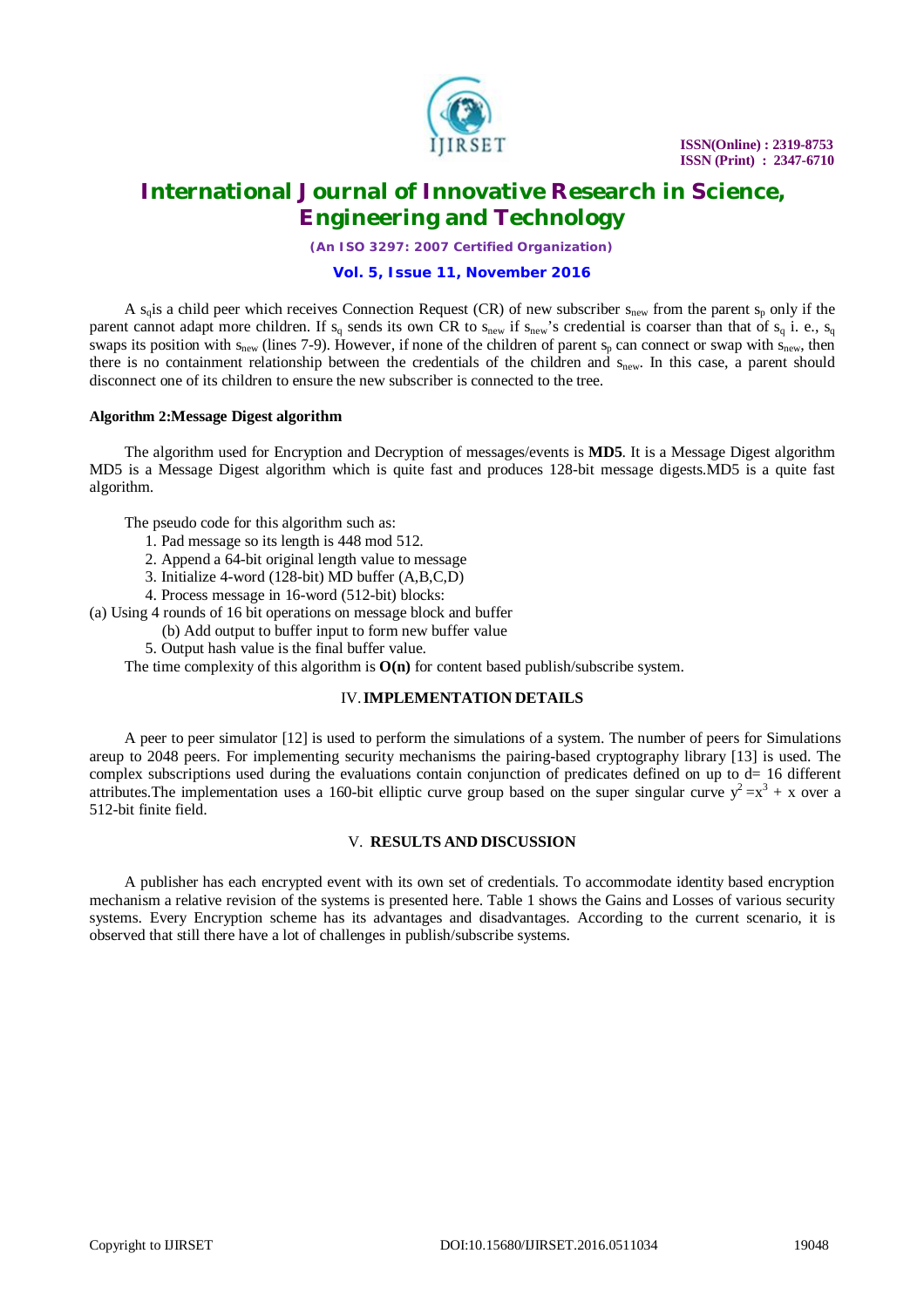

*(An ISO 3297: 2007 Certified Organization)*

### **Vol. 5, Issue 11, November 2016**

### **Table 1** Encryption scheme

| <b>Encryption</b>        | <b>Scalable Key</b><br><b>Management</b> | <b>Access</b><br>control | <b>Subscription type</b> |
|--------------------------|------------------------------------------|--------------------------|--------------------------|
| Symmetric                | No                                       | No.                      | Content based            |
| TLS                      | No.                                      | <b>Yes</b>               | Content based            |
| Asymmetric               | Yes                                      | Yes                      | Topic based              |
| Asymmetric               | Yes                                      | N <sub>0</sub>           | Content based            |
| Asymmetric               | Yes                                      | <b>Yes</b>               | Content based            |
| Asymmetric               | No.                                      | <b>Yes</b>               | Content based            |
| Commutative              | Yes                                      | Yes                      | Content based            |
| Symmetric                | N <sub>0</sub>                           | Yes                      | Topic based              |
| <b>SDE</b>               | Yes                                      | N <sub>0</sub>           | Content based            |
| Asymmetric               | Yes                                      | N <sub>0</sub>           | Content based            |
| <b>ABE</b>               | Yes                                      | N <sub>0</sub>           | Content based            |
| ABE, SDE                 | Yes                                      | Yes                      | Content based            |
| <b>ABE</b>               | N <sub>0</sub>                           | N <sub>0</sub>           | Content based            |
| Asymmetric,<br>Symmetric | Yes                                      | No.                      | Content based            |
| Asymmetric,<br>Symmetric | Yes                                      | Yes                      | Content based            |

### **Performance of Publish/Subscribe System:**

Fig. 4a to measures the average delay experienced byeach subscriber to connect to a suitable position in anattribute tree. Fig. 4a shows that the average connection time (delay)increases with the number of peers in the system because ofthe increase in the height of the attribute tree (each new hopincreases the network delay as well as time to applysecurity methods). Furthermore, Fig. 4a shows that there isan overhead of approximately 230-300 ms due to securitymechanisms.

Fig. 4b shows that for a fixed set of peers(i.e., 1,024 peers for this experiment), the average delayexperienced by subscribers decreases significantly with theincrease in out-degree mainly because the resultant disseminationtree is fat (i.e., tree with smaller height).

Fig. 4c measures the average time needed by the eventto be disseminated to all the relevant subscribers in thesystem. For each subscriber, the time is measured from thedissemination of the event by the publisher till it issuccessfully decrypted and verified by the subscriber.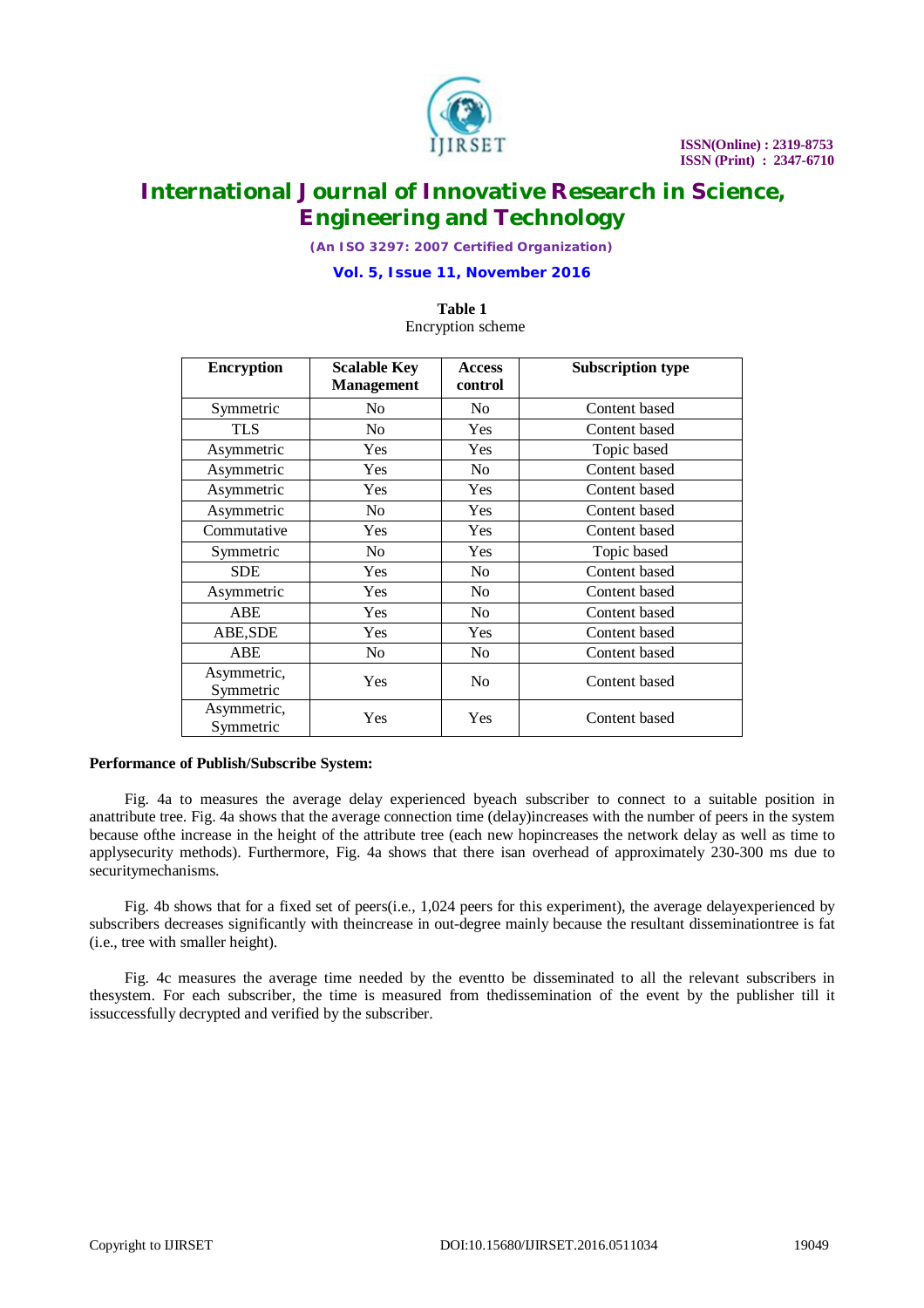

*(An ISO 3297: 2007 Certified Organization)* **Vol. 5, Issue 11, November 2016**



**Fig.4Performance evaluations**



A wide area pub-sub system is often implemented as a collection of spatially disparate nodes communicating on top of a peer-to-peer overlay network. Due to the loose coupling between the publisher and subscriber, it is essential to address the security challenge of the system. To achieve this, proposed system a novel approach to provide the authentication and confidentiality in a broker-less content based publish/subscribe system. The proposed approach also considers the scalability with the view point of number of publisher, number of subscriber and the number of keys. Credentials will assign to the publisher and subscriber as per their advertisements and subscriptions respectively. The public key is nothing but any valid string which uniquely identifies a user. A key server has a single pair of public and private master keys. Sender uses the master public key to encrypt and transfer the messages to a user with any identity. To decrypt the message, a receiver has to obtain a private key for its identity from the key server.

In this way, the secure data sharing will be achieve by the broker-less content based publish subscribe system using identity based encryption, which can be used in Large-scale distributed applications such as news distribution, environmental monitoring, traffic control, and public sensing.